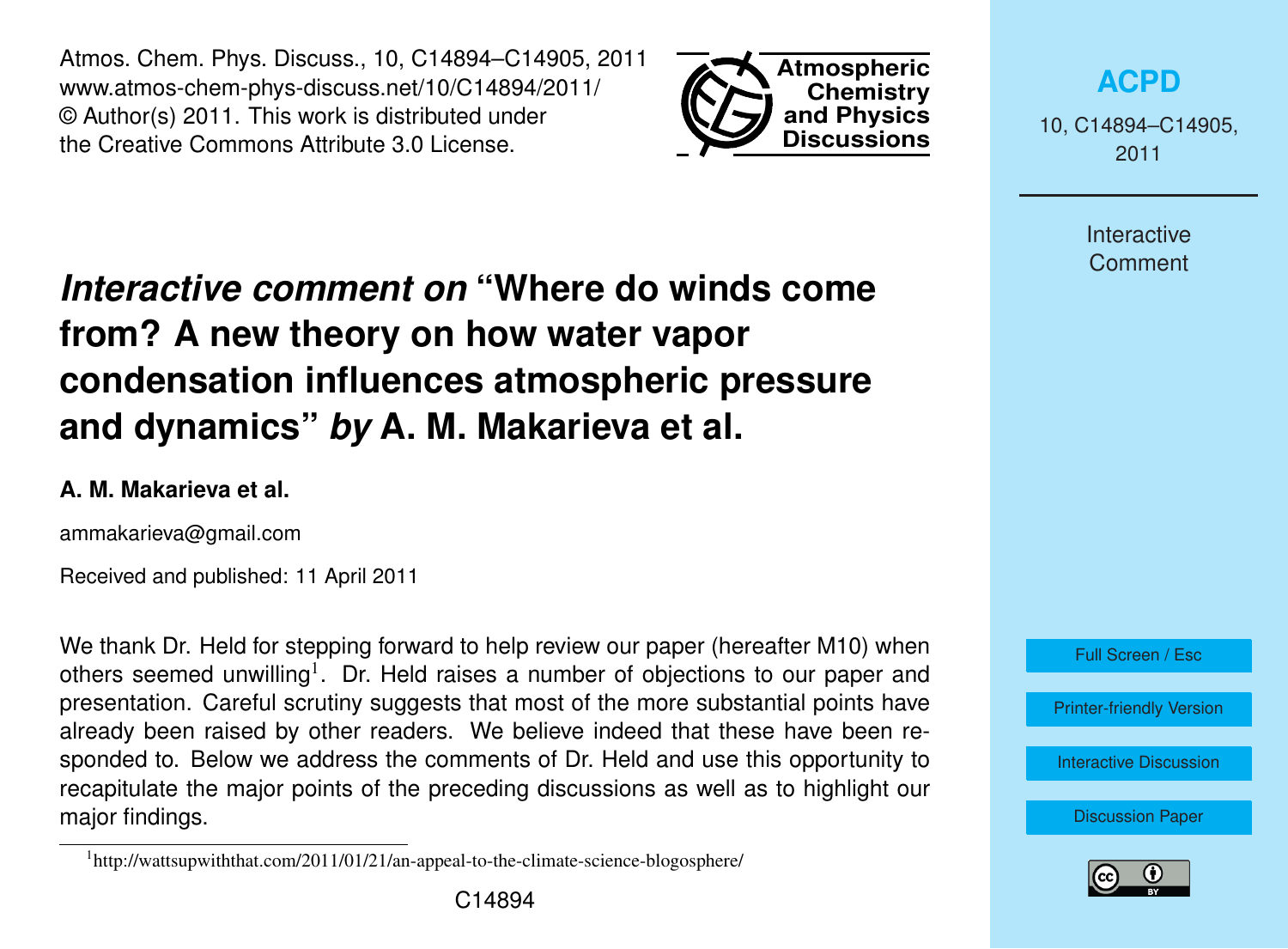### **1 Latent heat and Section 2**

When gas disappears somewhere in the atmosphere, the local pressure is lowered and a compensating air inflow from the surrounding areas is initiated. In M10 we derive the magnitude of a stationary horizontal pressure gradient that is associated with water vapor condensation – the process by which the vapor gas molecules are packed into a thousand of times smaller liquid volume and thus effectively disappear from the atmosphere.

Dr. Held recommends our paper to be rejected because he does not *see any cogent arguments that overturn the conventional wisdom* that *the heat release associated with condensation dominates over the effect of the mass loss*. To quantitatively support this statement, Dr. Held referred to the calculations made by [Spengler et al.](#page-11-0) [\(2011\)](#page-11-0).

Heat (Joule) and mass (kg) are magnitudes of different dimensions. To compare the two factors, one needs a constant of transitional dimension. Such a constant can be obtained from an established physical law by applying it to a process where both factors influence one and the same variable. We emphasize that the considered process must not be in conflict with the fundamental physical laws and it should be of relevance to the real atmosphere.

The process considered by [Spengler et al.](#page-11-0) [\(2011\)](#page-11-0) is adiabatic condensation that spontaneously occurs at constant volume, with latent heat released in sensible form warming the atmosphere<sup>2</sup>. The *latent heat dominance* is quantified by calculating the pressure rise due to heating and comparing it to the pressure drop due to vapor removal from the gas phase. While apparently belonging to the standard perspective, this argument is incorrect. Why it is incorrect is discussed in detail in Section 2 of M10. Dr. Held characterized Sections 2 and 3 as having *no direct connection to the main claim of the paper*. The connection of Section 2 to the main claim of our paper is to show

10, C14894–C14905, 2011

> Interactive **Comment**



[Printer-friendly Version](http://www.atmos-chem-phys-discuss.net/10/C14894/2011/acpd-10-C14894-2011-print.pdf)

[Interactive Discussion](http://www.atmos-chem-phys-discuss.net/10/24015/2010/acpd-10-24015-2010-discussion.html)



 $2$  Recall that latent heat is called *latent* because it is released when the gas actually cools.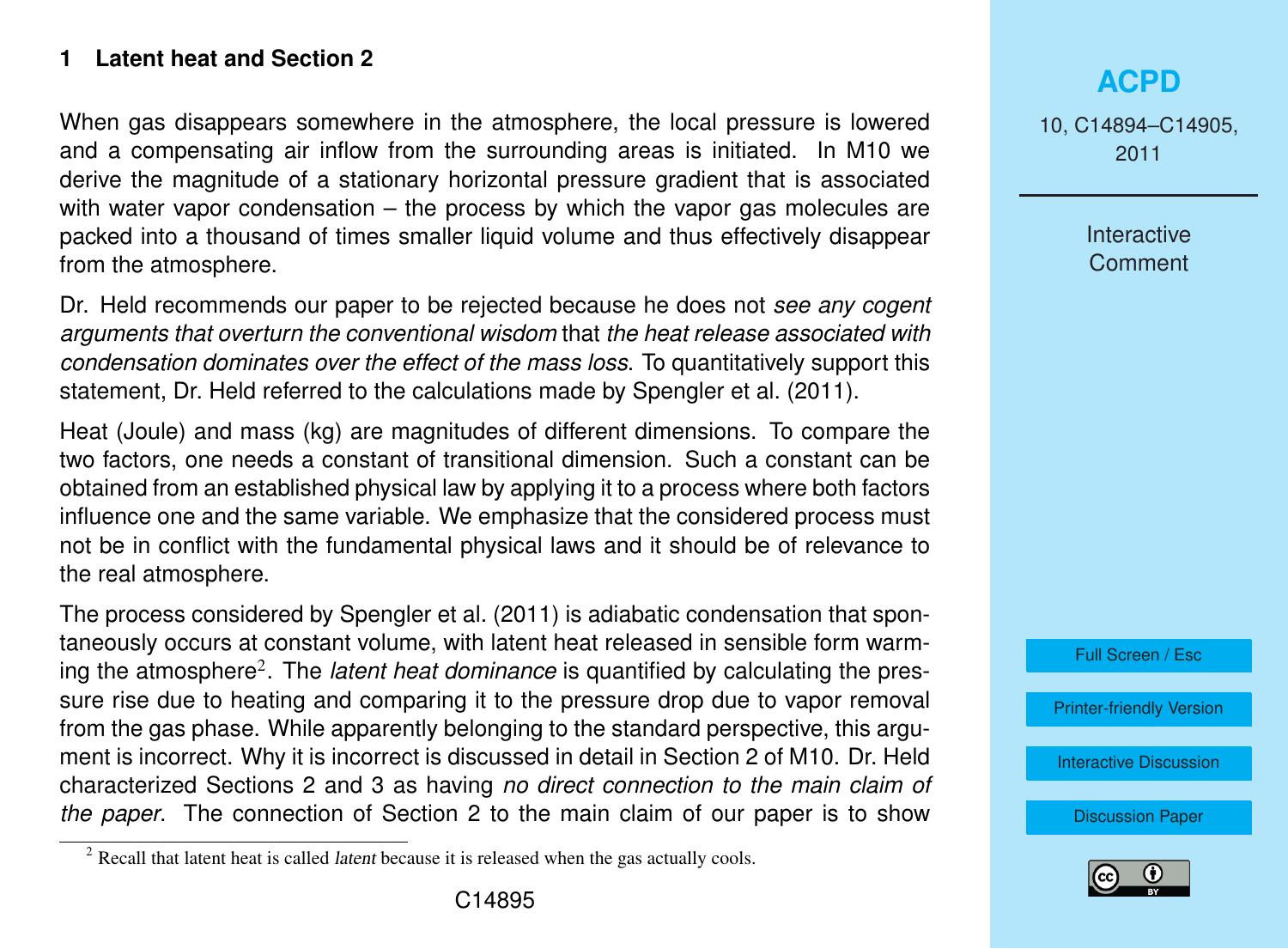<span id="page-2-0"></span>that the common (and only) quantitative argument against the vapor sink dominance is not valid, being based on consideration of a process that is prohibited by the laws of thermodynamics.

There are three fundamental equations that govern condensation: the first law of thermodynamics [1], the Clausius-Clapeyron equation [3], [8] and the equation of state [5], [6] (formula numbers in square brackets refer to M10). We can write them as follows:

$$
c_p dT - RT\frac{dp}{p} + Ld\gamma \equiv \frac{RT}{\mu} \left( \frac{dT}{T} - \mu \frac{dp}{p} + \mu \xi d\gamma \right) = 0, \quad \mu \equiv \frac{R}{c_p}, \quad \xi \equiv \frac{L}{RT}.
$$
 (1)

$$
\frac{dp_v}{p_v} = \frac{dT}{RT^2}, \quad \frac{d\gamma}{\gamma} = \xi \frac{dT}{T} - \frac{dp}{p}, \quad \gamma \equiv \frac{p_v}{p}.
$$
 (2)

$$
pV = RT, \quad \frac{dp}{p} + \frac{dV}{V} = \frac{dT}{T}.
$$
\n(3)

Equations (1)-(3) are written for molar quantities. They include four variables,  $T, p, V$ and  $\gamma$  and thus unambiguously determine the relationship between any pair of variables,  $(\gamma, T)$ ,  $(\gamma, p)$ ,  $(\gamma, V)$ ,  $(T, p)$ ,  $(T, V)$  and  $(p, V)$ :

$$
\frac{d\gamma}{\gamma} = \frac{dp}{p} \frac{\mu \xi - 1}{1 + \mu \gamma \xi^2},\tag{4}
$$

$$
\frac{d\gamma}{\gamma} = \frac{dT}{T} \frac{\mu \xi - 1}{1 + \gamma \xi},\tag{5}
$$

$$
\frac{d\gamma}{\gamma} = -\frac{dV}{V} \frac{\mu\xi - 1}{1 - \mu + \mu\gamma\xi(\xi - 1)}.
$$
\n(6)

Eqs. (4) and (6) coincide with [11] and [14], respectively, in M10. Equating the righthand parts of Eqs. (4)-(6) yields the equation for moist adiabat in terms of  $(p, T)$ (Eq. [10] in M10),  $(p, V)$  and  $(T, V)$ . Equations [10] and [11] in M10 correspond to Eq. (6).

## **[ACPD](http://www.atmos-chem-phys-discuss.net)**

10, C14894–C14905, 2011

> Interactive **Comment**

Full Screen / Esc

[Printer-friendly Version](http://www.atmos-chem-phys-discuss.net/10/C14894/2011/acpd-10-C14894-2011-print.pdf)

[Interactive Discussion](http://www.atmos-chem-phys-discuss.net/10/24015/2010/acpd-10-24015-2010-discussion.html)

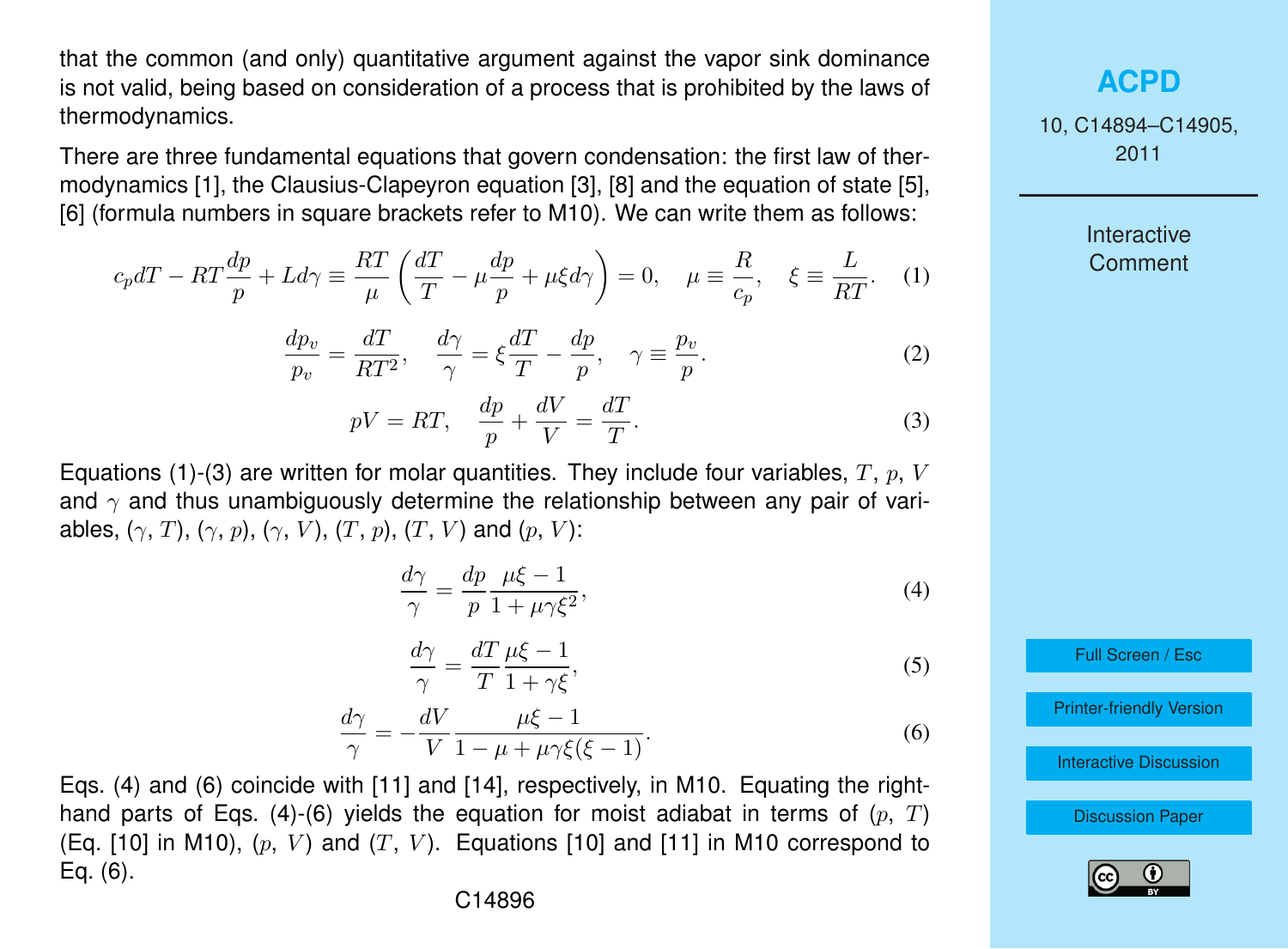Multipliers at the relative changes of p, T, V in Eqs. [\(4\)](#page-2-0)-[\(6\)](#page-2-0) are all positive. At  $T = 288$  K (15<sup>o</sup>C) we have  $\xi = 18$ ,  $\mu = 0.29$ ,  $\mu \xi = 5.3$ , such that at  $d\gamma < 0$  (vapor condenses) we have  $dp < 0$ ,  $dT < 0$  but  $dV > 0$ . This means that when condensation happens adiabatically, the pressure *drops*, the temperature *drops* and the molar volume *grows*<sup>3</sup> . Adiabatic condensation can neither occur at constant pressure, nor constant temperature, nor constant volume.

In relation to our work, the statement about latent heat dominance was first formulated by Dr. Rosenfeld, see [Pöschl](#page-11-0) [\(2009,](#page-11-0) p. S12436), based on consideration of adiabatic condensation at constant volume. The same argument is repeated by [Spengler et al.](#page-11-0) [\(2011\)](#page-11-0). The core of this argument is as follows. First all water vapor is removed from the considered atmospheric volume by an unknown process. This causes local pressure to fall by a relative magnitude  $\Delta p_1/p = \gamma \equiv p_p/p$ . Then the physically prohibited warming from latent heat release is calculated from [\(1\)](#page-2-0) at constant volume  $dV = 0$ :  $c_v\Delta T =$  $L_{\gamma}$ . Then the pressure rise at constant volume is calculated from the obtained  $\Delta T$ :  $\Delta p_2/p = \Delta T/T = \gamma L/c_vT$ . The ratio  $\Delta p_2/\Delta p_1 = L/c_vT \approx 7$  at  $T = 288$  K is interpreted as latent heat dominance [\(Spengler et al.,](#page-11-0) [2011,](#page-11-0) p. 350). (Dr. Held in his review uses another version of this argument, with  $c_p$  instead of  $c_v$ . Adiabatic condensation at constant *pressure* is equally prohibited.)

To summarize, the statement that latent heat release is more important for atmospheric dynamics than the vapor sink could only be substantiated by considering a physically plausible process. The available arguments about latent heat dominance do not meet this requirement and thus do not constitute an objection against the proposed major role of the vapor sink in atmospheric dynamics. The error consists in ignoring the Clausius-Clapeyron law<sup>4</sup> and replacing the "cooling causes condensation" physics by

# **[ACPD](http://www.atmos-chem-phys-discuss.net)**

10, C14894–C14905, 2011

> Interactive **Comment**



[Printer-friendly Version](http://www.atmos-chem-phys-discuss.net/10/C14894/2011/acpd-10-C14894-2011-print.pdf)

[Interactive Discussion](http://www.atmos-chem-phys-discuss.net/10/24015/2010/acpd-10-24015-2010-discussion.html)



<sup>&</sup>lt;sup>3</sup>We emphasize that adiabatic condensation is necessarily accompanied by pressure fall and rise of molar volume, but a pressure fall at constant temperature does not lead to condensation.

<sup>4</sup>This basis of atmospheric condensation appears to be neglected rather widely at the conceptual level. For example, [McGuffie and Henderson-Sellers](#page-11-0) [\(2001\)](#page-11-0) reviewing the "Forty years of numerical climate modeling", Table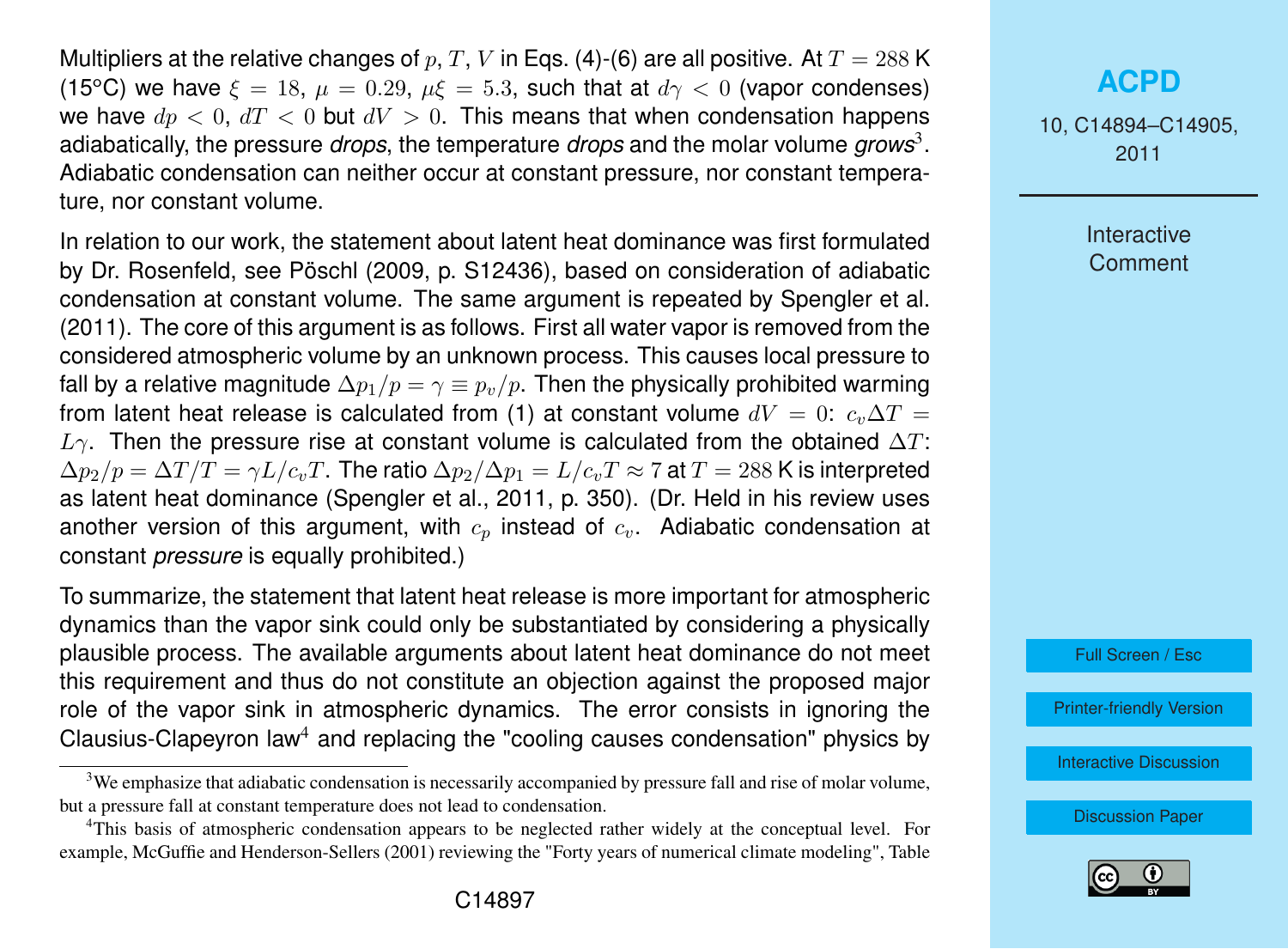the "condensation causes warming" misconception.

#### **2 Latent heat and Section 3**

Governed by temperature change, condensation occurs in the atmosphere if and only if one of the following happens: (1) local temperature drops or (2) moist saturated air moves against the temperature gradient (and, hence, cools) in the considered point<sup>5</sup>. In Section 3 of M10 the first of the two possibilities is investigated.

We take two vertically isothermal columns A (moist) and B (dry) with equal surface pressures and surface temperatures  $T<sub>s</sub>$  set to 303, 293, and 283 K (typical surface temperatures) $\rm^6.$  We then cool the moist column such that the surface temperature does not change, but the temperature lapse rate becomes moist adiabatic (thus reflecting latent heat release)<sup>7</sup>. We cool the dry column as well, such that in this column the resulting temperature lapse rate is dry adiabatic. We demand that the columns are in hydrostatic equilibrium. Condensation is caused by diabatic cooling of column A.

We then compare the resulting vertical pressure profiles in columns A and B in the lower eight kilometers of the atmosphere,  $z < 8$  km, see Fig. 1c in M10. Since the total amount of gas in column B has not changed, while in column A it has decreased by the amount of condensed vapor, surface pressure in column A is lower than in column B. The pressure difference caused in the lower atmosphere by the vapor sink is 10, C14894–C14905, 2011

> Interactive **Comment**

Full Screen / Esc

[Printer-friendly Version](http://www.atmos-chem-phys-discuss.net/10/C14894/2011/acpd-10-C14894-2011-print.pdf)

[Interactive Discussion](http://www.atmos-chem-phys-discuss.net/10/24015/2010/acpd-10-24015-2010-discussion.html)



V, list the main physical laws which circulation models are aimed to obey. Among those, the Clausius-Clapeyron law is not mentioned.

<sup>&</sup>lt;sup>5</sup>None of these conditions are met in the the thought experiment considered by [Spengler et al.](#page-11-0) [\(2011\)](#page-11-0).

<sup>6</sup> [Spengler et al.](#page-11-0) [\(2011\)](#page-11-0) start by considering an isothermal column as well and specify the column temperature at  $T = 255 K$ .

<sup>7</sup>This setup is physically meaningful because the amount of vapor that condenses due to cooling in column A coincides with the so-called adiabatic liquid water content – the amount of vapor lost to condensation from an air volume as it rises to a certain height – integrated over the atmospheric column.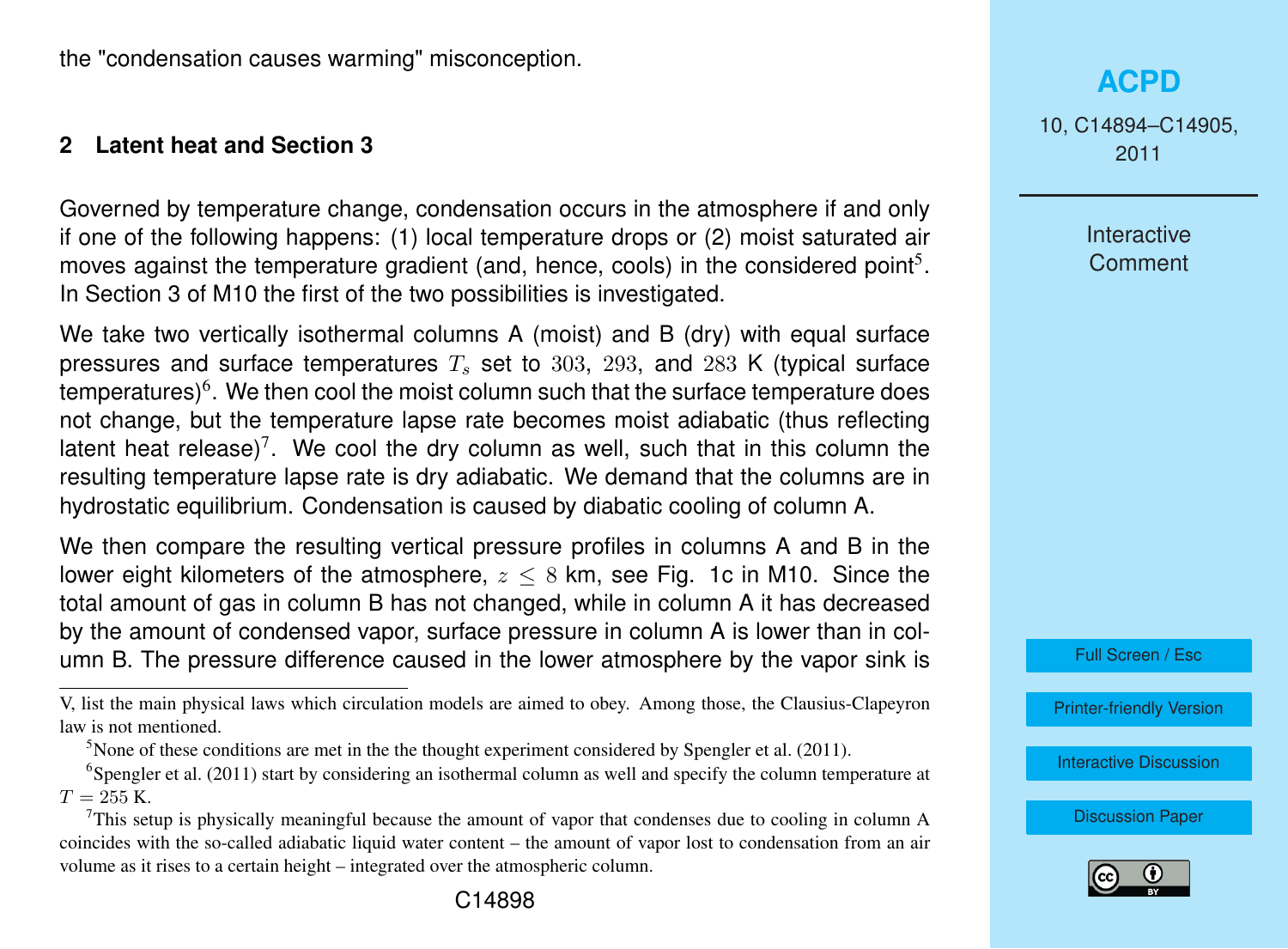comparable in magnitude to the pressure difference caused in the upper atmosphere by the different lapse temperature rates (moist versus dry) in the two columns<sup>8</sup>. One can see from Fig. 1c that the vapor sink pressure change (lower pressure in the column where condensation occurs) dominates in the lower atmosphere up to a height of several kilometers.

The results of Section 3 show that considering a physically plausible process (condensation by diabatic cooling) and involving relevant atmospheric parameters (moist versus dry adiabatic lapse rates) one obtains results incompatible with the statement about *latent heat dominance*. At the same time, these considerations do not prove that the calculated pressure differences can actually exist in the atmosphere. This is because the laws of equilibrium thermodynamics do not suffice to predict atmospheric dynamics. This is a more general argument against the *latent heat dominance* meme: a proposition that is based on (incorrect) *thermodynamic* considerations of condensation may have little implications for condensation-induced *dynamics*. This dynamics is considered in Section 4 of M10.

### **3 Condensation rate: Devil in a detail**

Condensation rate  $S < 0$  that describes the vapor sink replaces the conventional zero in the right-hand part of the continuity equation. When  $S = 0$ , the equations of hydrodynamics (Euler/Navier-Stokes equations and the continuity equation) do not carry any information about whether the gas motion occurs or not. This information is contained in the boundary conditions, which can be specified such that  $\mathbf{v}(t, \mathbf{r}) = 0$  (motionless

# **[ACPD](http://www.atmos-chem-phys-discuss.net)**

10, C14894–C14905, 2011

> Interactive **Comment**



[Printer-friendly Version](http://www.atmos-chem-phys-discuss.net/10/C14894/2011/acpd-10-C14894-2011-print.pdf)

[Interactive Discussion](http://www.atmos-chem-phys-discuss.net/10/24015/2010/acpd-10-24015-2010-discussion.html)



 ${}^{8}$ It is further discussed in M10, p. 24045, that in reality such temperature differences are never observed between the column where moist air ascends and condenses and the column where dry air descends. Indeed, even in the warm-core tropical storms – i.e., in intense precipitation events – the horizontal temperature difference between the core and the external environment rarely exceeds a few degrees Kelvin (e.g., [Knaff et al.,](#page-11-0) [2000\)](#page-11-0) rather than reaching a few dozen degrees K as in the columns compared in Fig. 1c.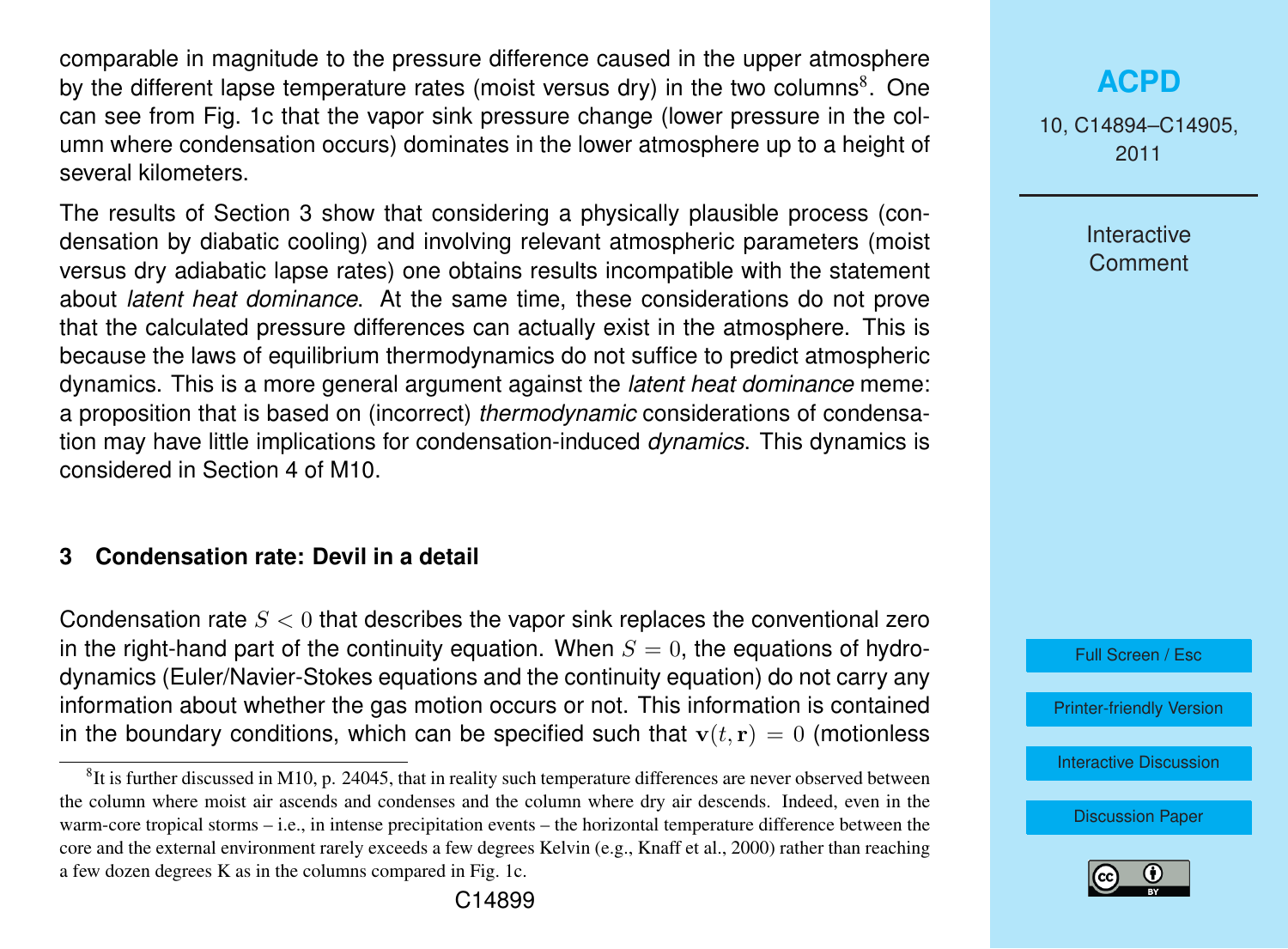atmosphere) is a solution. When  $S \neq 0$ , the gas is either produced or disappears somewhere in the atmosphere, which necessitates some motion. The range of solutions to the system is narrowed, because now the system contains the information that a driver of motion does exist.

The pressure gradients produced by a vapor sink should naturally depend on the strength of this sink. In some cases these gradients can be derived considering the formulation of the vapor sink  $S$  in the continuity equation. In Section 4 of M10 it is shown how this can be done.

There has been much critical discussion in the blogosphere and further on the ACPD web site of our Equation 34 for condensation rate  $S$  that is key to the presented derivation. At various times and places, including Section 4.2 of M10, it was pointed out that if one formulates S in terms of water vapor mixing ratio  $\gamma_d \equiv N_v/N_d = p_v/p_d$  one obtains ∂p/∂x = 0. If one instead uses the *relative partial pressure of water vapor*,  $\gamma \equiv N_v/N = p_v/p$ , a horizontal pressure gradient is obtained that appears to be so significant as to substantiate the claim for a dominant role in the whole planetary dynamics. (Here  $N_v$ ,  $N_d$ ,  $N = N_v + N_d$ ,  $p_v$ ,  $p_d$ ,  $p = p_v + p_d$  are molar density and pressure of water vapor, dry air and air as a whole, respectively.)

A typical value of water vapor partial pressure  $p<sub>v</sub>$  in the lower atmosphere is around 1-3 per cent. This means that the mixing ratio and relative partial pressure  $\gamma_d$  and  $\gamma$ differ insignificantly. Dr. Held referred to this difference as to *a detail*. We are unsure whether Dr. Held has overlooked Section 4.2 (as well as several clarifying comments $^9$ ) where it is discussed why the  $\gamma/\gamma_d$  dichotomy is crucial and likely responsible for the fact that the condensation-induced dynamics has not so far received the full attention it deserves. Here we briefly revisit these arguments.

Consider the stationary continuity (mass conservation) equations written for dry air and

# **[ACPD](http://www.atmos-chem-phys-discuss.net)**

10, C14894–C14905, 2011

> Interactive **Comment**



[Printer-friendly Version](http://www.atmos-chem-phys-discuss.net/10/C14894/2011/acpd-10-C14894-2011-print.pdf)

[Interactive Discussion](http://www.atmos-chem-phys-discuss.net/10/24015/2010/acpd-10-24015-2010-discussion.html)



<sup>9</sup> http://www.atmos-chem-phys-discuss.net/10/C10922/2010/ http://www.atmos-chem-phys-discuss.net/10/C12836/2011/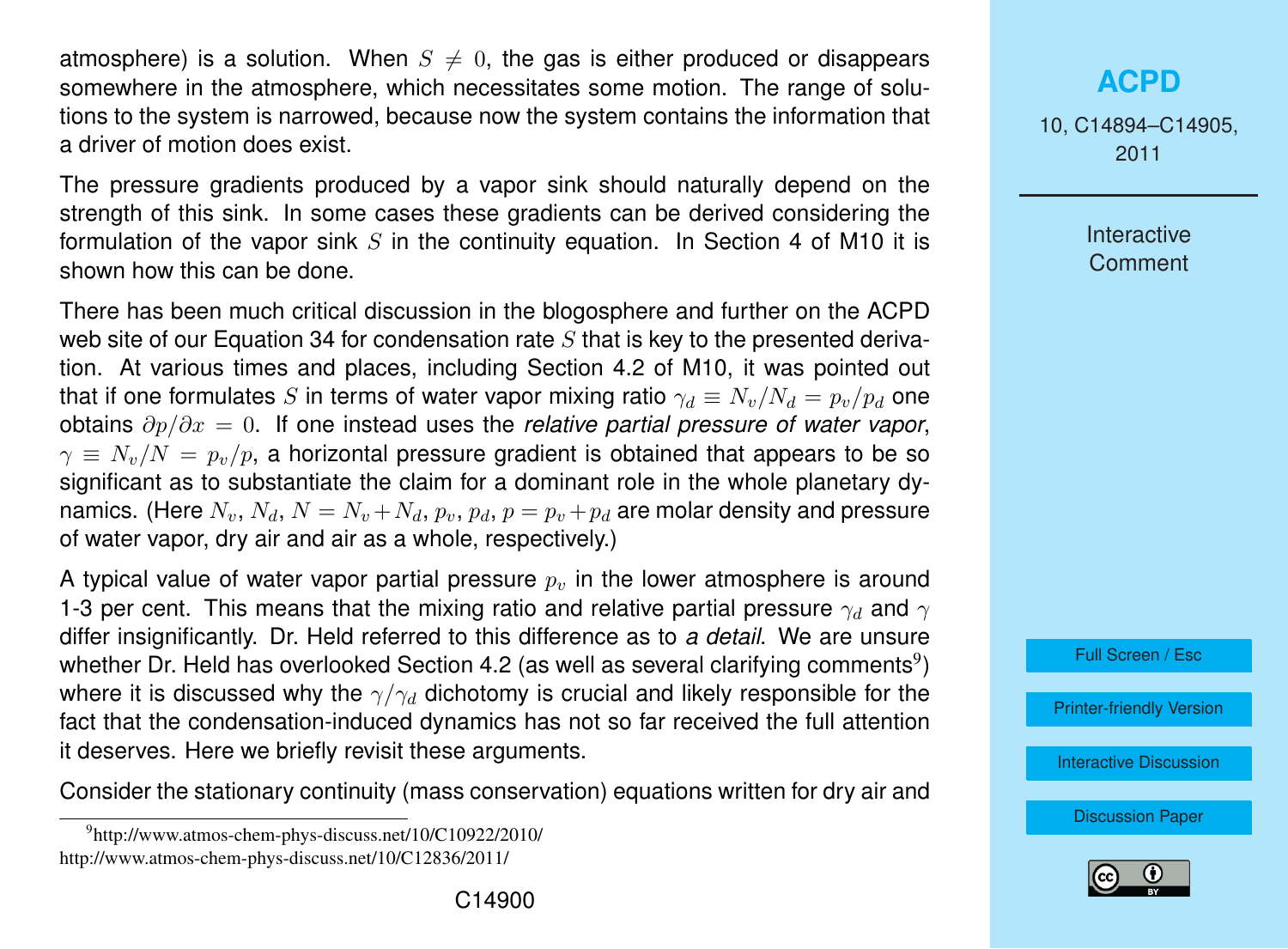<span id="page-7-0"></span>water vapor (Eqs. 32 and 33 in M10):

$$
\nabla N_d \mathbf{v} = 0, \quad \nabla N_v \mathbf{v} = S.
$$

These equations only tell us that while the dry air mass is conserved for sure, the vapor mass may be conserved or it may be not: there can be a local source or sink of vapor S. *Irrespective of the existence/nature/magnitude* of the vapor sink/source S, the above equations can be combined with use of elementary algebra such that their left-hand parts take various forms. In his review Dr. Held chose  $N_d\mathbf{v}\nabla(N_u/N_d) = S$ , which is equivalent to

$$
\mathbf{v}(\nabla N_v - \gamma_d \nabla N_d) = S. \tag{7}
$$

In M10 a horizontally uniform surface temperature is considered, which dictates a constant saturated pressure of water vapor, such that

$$
\mathbf{u}\nabla N_v = 0. \tag{8}
$$

(If water vapor is not saturated, this assumption corresponds to a horizontally uniform surface temperature and constant relative humidity.) Here u is horizontal velocity,  $v =$  $u + w$ , w is vertical velocity.

Combining (7) and (8) we obtain

$$
\mathbf{u}\nabla N_d = (S - S_d) \frac{1}{\gamma_d}, \quad S_d \equiv \mathbf{w} (\nabla N_v - \gamma_d \nabla N_d). \tag{9}
$$

Equation (9) has two important implications for any given horizontal velocity  $u \neq 0$ . First, it shows that when  $S = S_d$ , the horizontal density gradient is zero,  $\mathbf{u} \nabla N =$  $u\nabla N_d = 0$ . Second, it shows that if S and  $S_d$  differ by a small relative magnitude of the order of  $\gamma_d \ll 1$ , this magnitude is multiplied by *a large relative magnitude*  $1/\gamma_d \gg 1$  to determine the horizontal density gradient and, hence, horizontal pressure gradient.

### **[ACPD](http://www.atmos-chem-phys-discuss.net)**

10, C14894–C14905, 2011

> Interactive **Comment**

Full Screen / Esc

[Printer-friendly Version](http://www.atmos-chem-phys-discuss.net/10/C14894/2011/acpd-10-C14894-2011-print.pdf)

[Interactive Discussion](http://www.atmos-chem-phys-discuss.net/10/24015/2010/acpd-10-24015-2010-discussion.html)

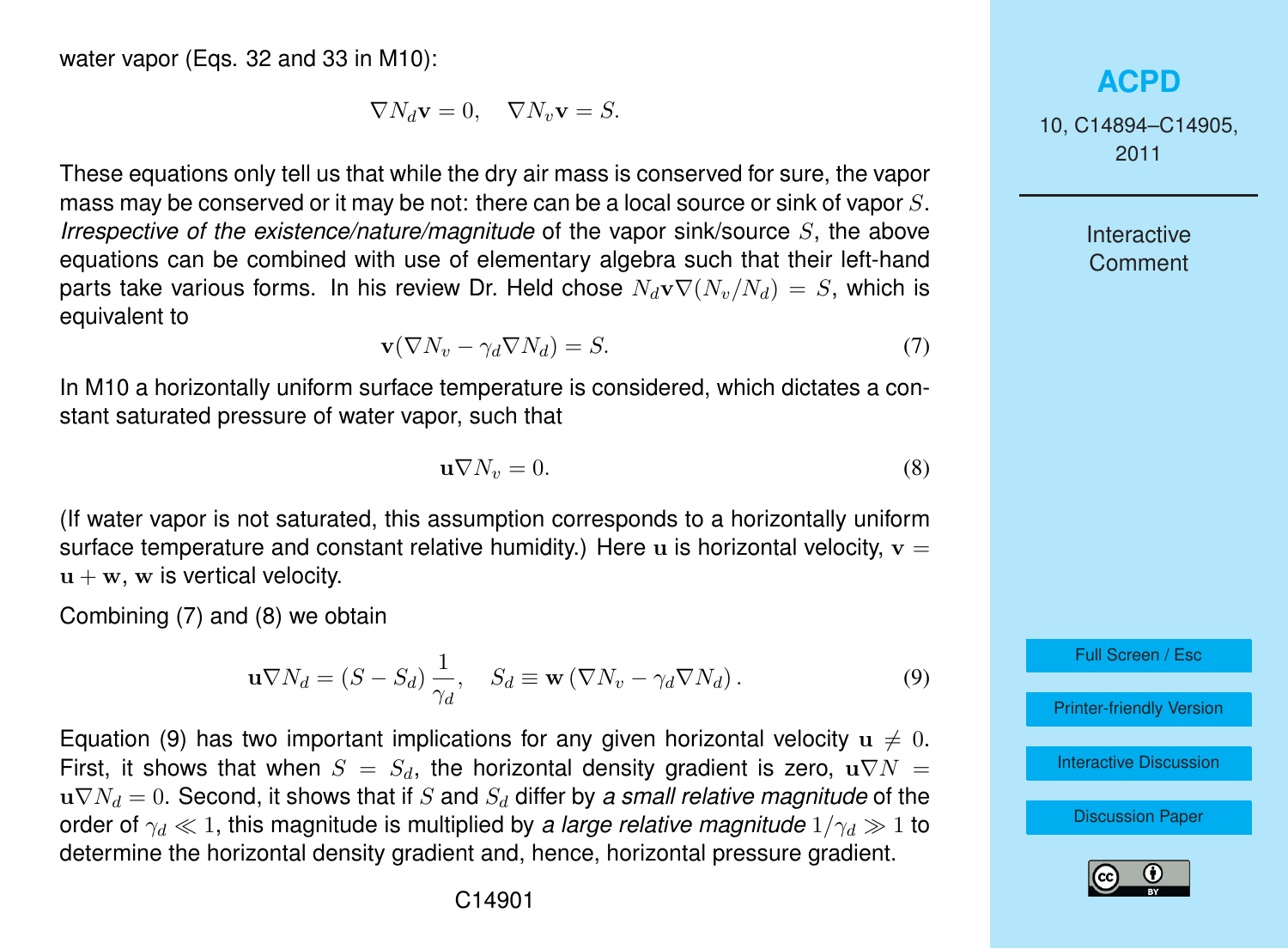<span id="page-8-0"></span>We emphasize that these conclusions do not depend on the formulation of condensation rate:  $S$  in [\(9\)](#page-7-0) is unknown. Equation (9) shows that any minor difference of the order of  $\gamma_d$  in the theoretical formulation of  $S$  – whatever the latter might be – is not *a detail* but the zeroth order term in determining the horizontal density and pressure gradients associated with vapor condensation. The fact that the difference between  $N_d$  and  $N, \gamma$ and  $\gamma_d$  is commonly perceived as an unimportant *detail* helps understand how a major driver of atmospheric motions could have been overlooked.

#### **4 Condensation rate formulation**

As discussed in Section 4 and the relevant comments<sup>10</sup>, the formulation of condensation rate, Eq. (34) in M10, is based on three statements: (1) it is proportional to the amount  $N_v$  of condensing vapor;

2) it is proportional to vertical velocity  $w$  (because condensation is due to cooling, hence it is proportional to the velocity of movement along the temperature gradient); 3) it is proportional to the degree by which the vertical distribution of vapor deviates from equilibrium:

$$
S = wN_v(k_o - k_E). \tag{10}
$$

Here  $k_o \equiv (1/N_v)(\partial N_v/\partial z)$  is the inverse scale height of the observed vapor distribution and  $k_E$  is the inverse scale height of the equilibrium distribution that the vapor would have had in the absence of condensation. As discussed in Section 4, in Eq. (34) use is made of the fact that moist air as a whole is in hydrostatic equilibrium. This allows one to calculate  $k_E$  from the distribution of moist air, i.e., to put  $k_E = (1/N)\partial N/\partial z$ .

# **[ACPD](http://www.atmos-chem-phys-discuss.net)**

10, C14894–C14905, 2011

> Interactive Comment



[Printer-friendly Version](http://www.atmos-chem-phys-discuss.net/10/C14894/2011/acpd-10-C14894-2011-print.pdf)

[Interactive Discussion](http://www.atmos-chem-phys-discuss.net/10/24015/2010/acpd-10-24015-2010-discussion.html)



<sup>10</sup>http://www.atmos-chem-phys-discuss.net/10/C10922/2010/ http://www.atmos-chem-phys-discuss.net/10/C12836/2011/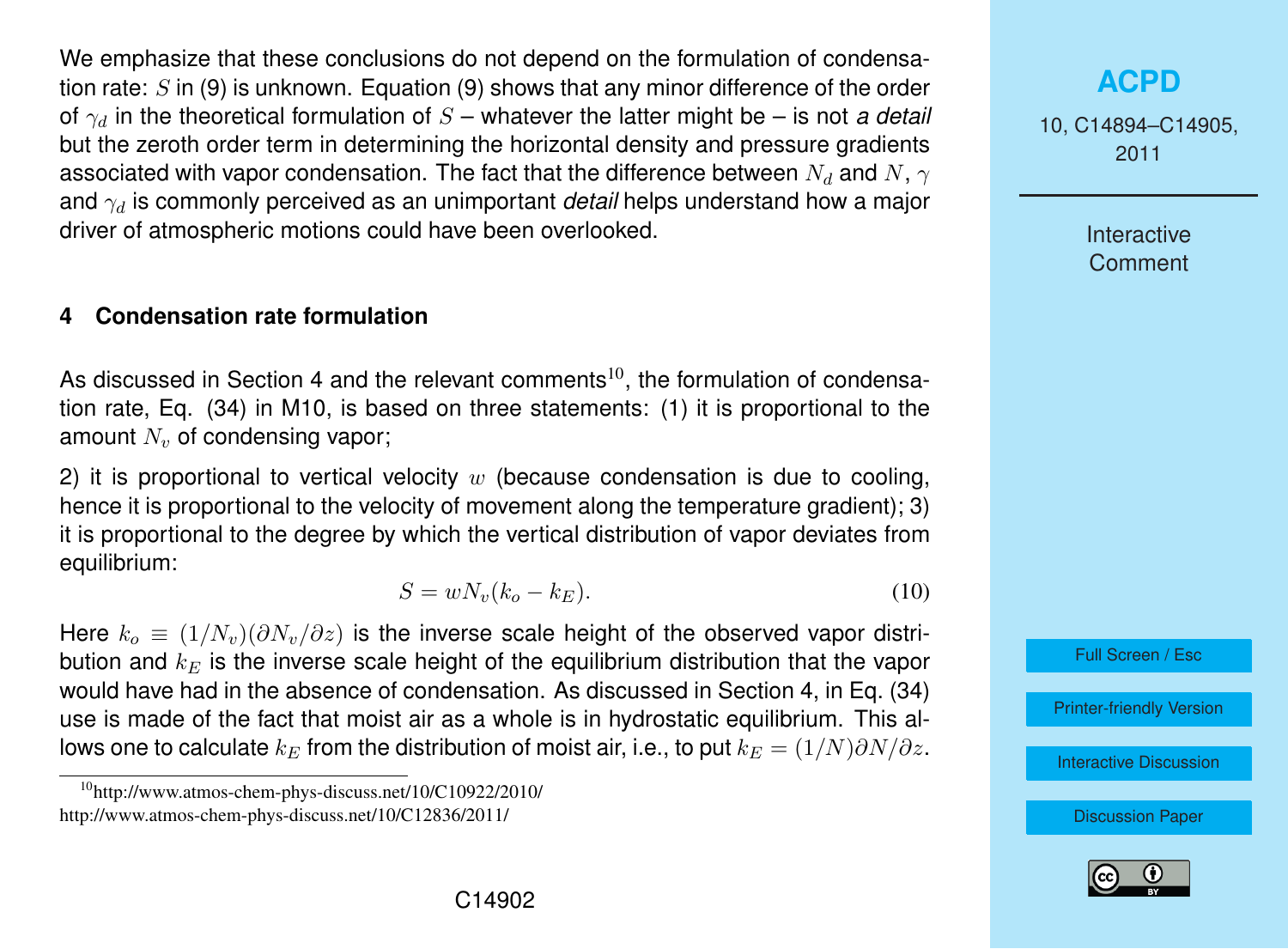<span id="page-9-0"></span>This determines condensation rate as

$$
S = w \left( \frac{\partial N_v}{\partial z} - \frac{N_v}{N} \frac{\partial N}{\partial z} \right),\tag{11}
$$

which is Eq. (34) of M10.

Some readers were apparently confused by their perception that Eq. (34) is *similar* to the right-hand part of [\(7\)](#page-7-0) (the continuity equation) if one puts there horizontal velocity  $u = 0$ . We discussed both in the paper, in the comments and in the preceding section that this formal similarity is misleading (note also that  $u$  is not zero in the general case). The independent physics contained in Eq. (34) may appear more obvious to the reader when the suggested formulation [\(10\)](#page-8-0) of condensation rate is generalized for motion over a non-isothermal surface [\(Makarieva and Gorshkov,](#page-11-0) [2010\)](#page-11-0). The resulting expression  $S = \mathbf{v} \nabla N_v - \gamma \mathbf{w} \nabla N + \gamma (N/T) \mathbf{u} \nabla T$  contains the temperature gradient term which is absent from the continuity equation. (At  $u\nabla T = 0$  this expression coincides with Eq. (34)).

It is pertinent to note that while the discussion of Eq. (34) was extensive, detailed and rather critical, it did not reveal any arguments that would prove the equation wrong. It was not possible to demonstrate that Eq. (34) is in conflict with any physical laws or observations. Earlier critics<sup>11</sup> did attempt to formulate such objections. E.g., it was suggested that Eq. (34) must be wrong because it predicts zero condensation rate in a vapor-only atmosphere (when  $N = N_v$ ). This argument was repelled by noting that in a vapor-only atmosphere *that is in hydrostatic equilibrium* condensation rate must indeed be zero and the prediction of Eq. (34) is correct. No objections of similar kind were later put forward. Rather than poking to specific errors, the readers tended to mention that they *did not understand* Eq. (34) and asked for greater clarity.

Accordingly, we did our best to clarify the physical bases of Eq. (34). In the absence

# **[ACPD](http://www.atmos-chem-phys-discuss.net)**

10, C14894–C14905, 2011

> Interactive **Comment**

Full Screen / Esc

[Printer-friendly Version](http://www.atmos-chem-phys-discuss.net/10/C14894/2011/acpd-10-C14894-2011-print.pdf)

[Interactive Discussion](http://www.atmos-chem-phys-discuss.net/10/24015/2010/acpd-10-24015-2010-discussion.html)



 $11$ See, e.g., here http://2s3c.wordpress.com/2010/11/08/grl-submission-files/ and here http://2s3c.files.wordpress.com/2010/10/grlreview3.pdf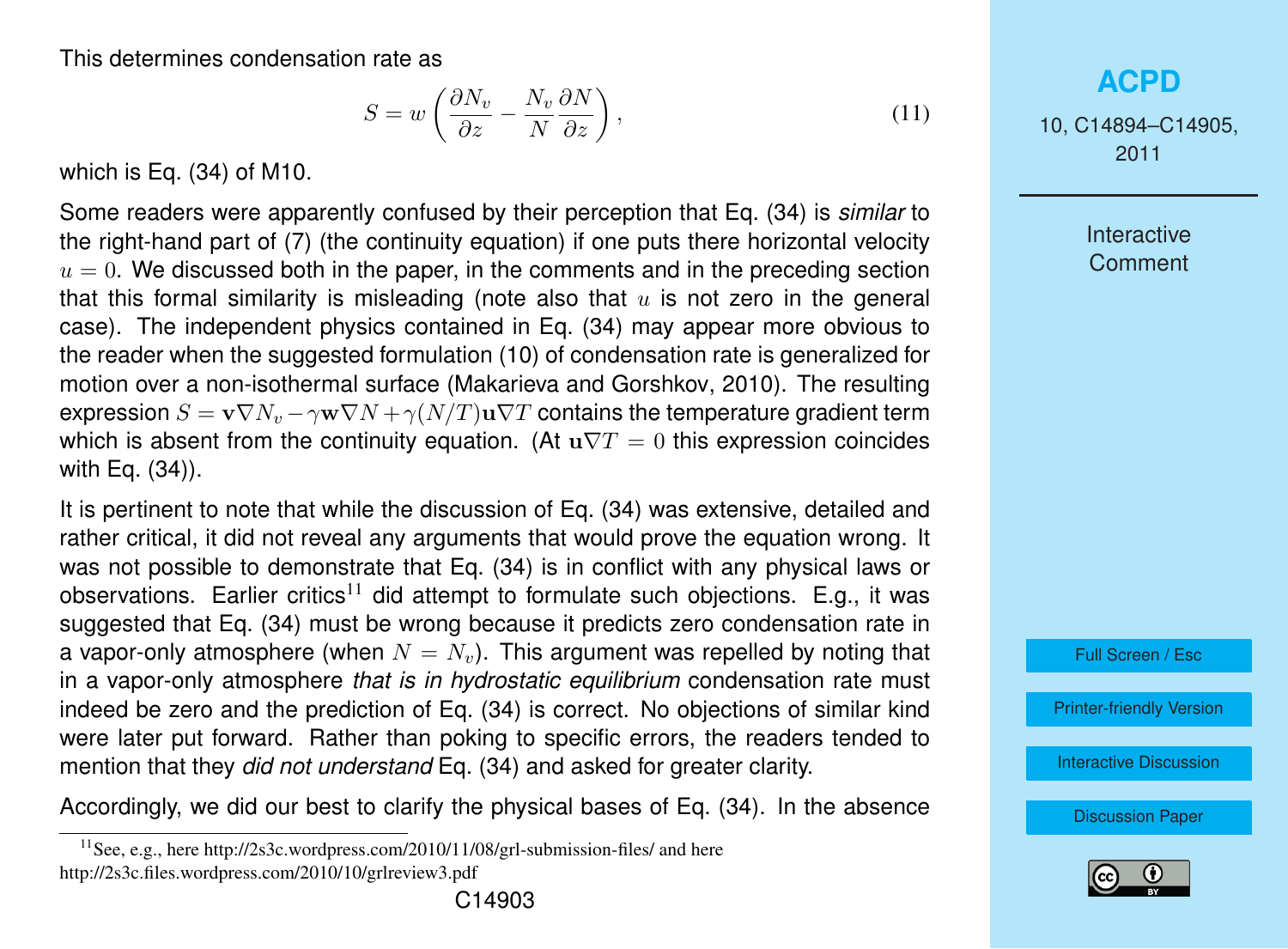of any exposed controversies, further testimony in favor of our propositions must come from comparing our theoretical predictions with observations. The pressure gradient produced by condensation (it is obtained by combining Eqs. [\(7\)](#page-7-0), [\(11\)](#page-9-0) and the ideal gas law  $p = NRT$ 

$$
\frac{\partial p}{\partial x} = \left(\frac{\partial p_v}{\partial z} - \frac{p_v}{p} \frac{\partial p}{\partial z}\right) \frac{w}{u}
$$
\n(12)

yields a physically relevant magnitude when the parameters of tropical circulation (Hadley cell) are fed into it. When applied to hurricanes (circulations that differ greatly from Hadley cell in both geometry, linear size and condensation intensity) the same equation satisfactorily describes the observed hurricane pressure profiles [\(Makarieva and Gorshkov,](#page-11-0) [2011\)](#page-11-0).

Dr. Held mentions in his review that *to make a connection with the pressure gradients that drive horizontal winds, one has to talk about pressure differences at fixed height, or something more or less equivalent*. This and related comments in the review that describe the readers' expectations, as well as the reference to the work by [Spengler et al.](#page-11-0) [\(2011\)](#page-11-0), confirm that the community's effort to investigate the vapor sink dynamics is in its incipient stage. This effort is apparently hindered by the standard perspective which has long held that the vapor sink just cannot matter as long as the latent heat dominates<sup>12</sup>. In our paper the misconceptions comprised by the conventional wisdom are exposed and a coherent formulation of the vapor sink is presented for the first time in the literature, the one which has passed the test for relevance to atmospheric processes. This allows us to consider our work as a timely and meaningful contribution.

**[ACPD](http://www.atmos-chem-phys-discuss.net)**

10, C14894–C14905, 2011

> **Interactive Comment**

Full Screen / Esc

[Printer-friendly Version](http://www.atmos-chem-phys-discuss.net/10/C14894/2011/acpd-10-C14894-2011-print.pdf)

[Interactive Discussion](http://www.atmos-chem-phys-discuss.net/10/24015/2010/acpd-10-24015-2010-discussion.html)



 $12$ For example, a physically plausible setup to study relaxation of pressure perturbations by condensation, which is the focus of [Spengler et al.](#page-11-0) [\(2011\)](#page-11-0), would be to cool a saturated atmosphere. But then, by definition, there would be no warming in such an atmosphere and no way of advancing the statement about heat dominance. There will be no upward displacement of the upper atmosphere either, cf. Fig. 2c of [Spengler et al.](#page-11-0) [\(2011\)](#page-11-0).